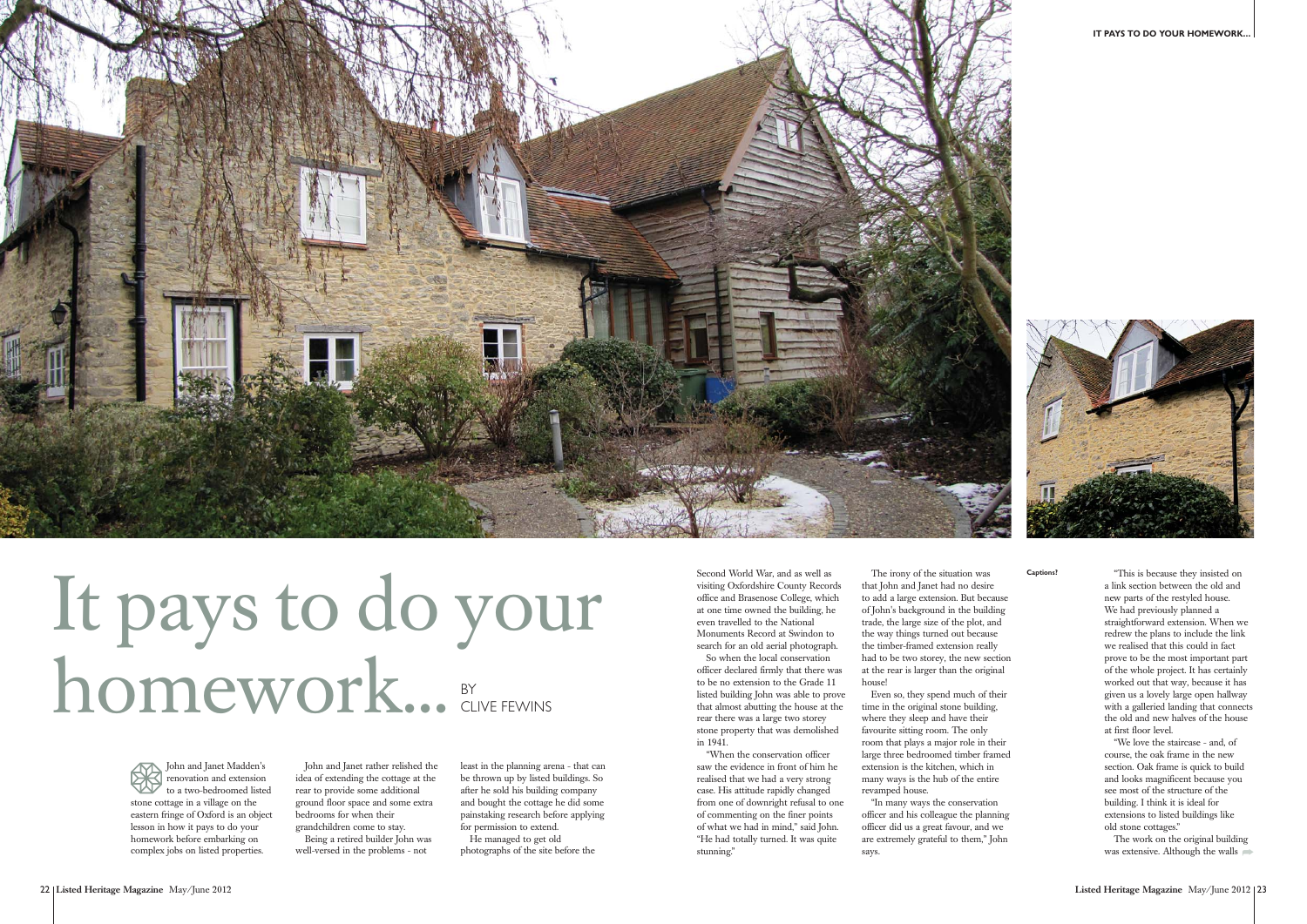



and roof were sound, it was very dilapidated when John and Janet bought it. This is because it had been lived in by an elderly couple for nearly 40 years.

The front wall was splaying out and needed correction, and the sitting room fireplace had at some stage been reduced in size and had to be rebuilt. In addition John removed the inner walls of blockwork that had been inserted to try and correct the odd angles of the walls.

He also found that after removing the original staircase, which led up from the entrance hall (now incorporated into the sitting room)

one half of the beamed ceiling had to be completely replaced. This set John on a trail that led to reclamation yards all over the south of England in the search for suitable replacement oak beams.

**Captions?** And in addition the project involved the complete removal of a single-storey flat- roofed rear extension that had contained the kitchen and downstairs toilet. "It was an eyesore and in very poor condition internally," John explains.

> the building was converted to  $\implies$ He was not able to find out when

All the downstairs windows had to be replaced, the position of the main door altered, and the chimney stack of the rear section (which turned out to be an extension when the building was stripped down) altered to allow access to the upstairs bedroom from the new landing.

A sliding screen, erected in the 1960s between the hall and sitting room, also had to be removed.

Although the upstairs had contained two bedrooms (now one) John was able to tell that the original roof was much lower, from which he concluded that the original building was probably industrial, as there could not possibly have been any full-height rooms upstairs.